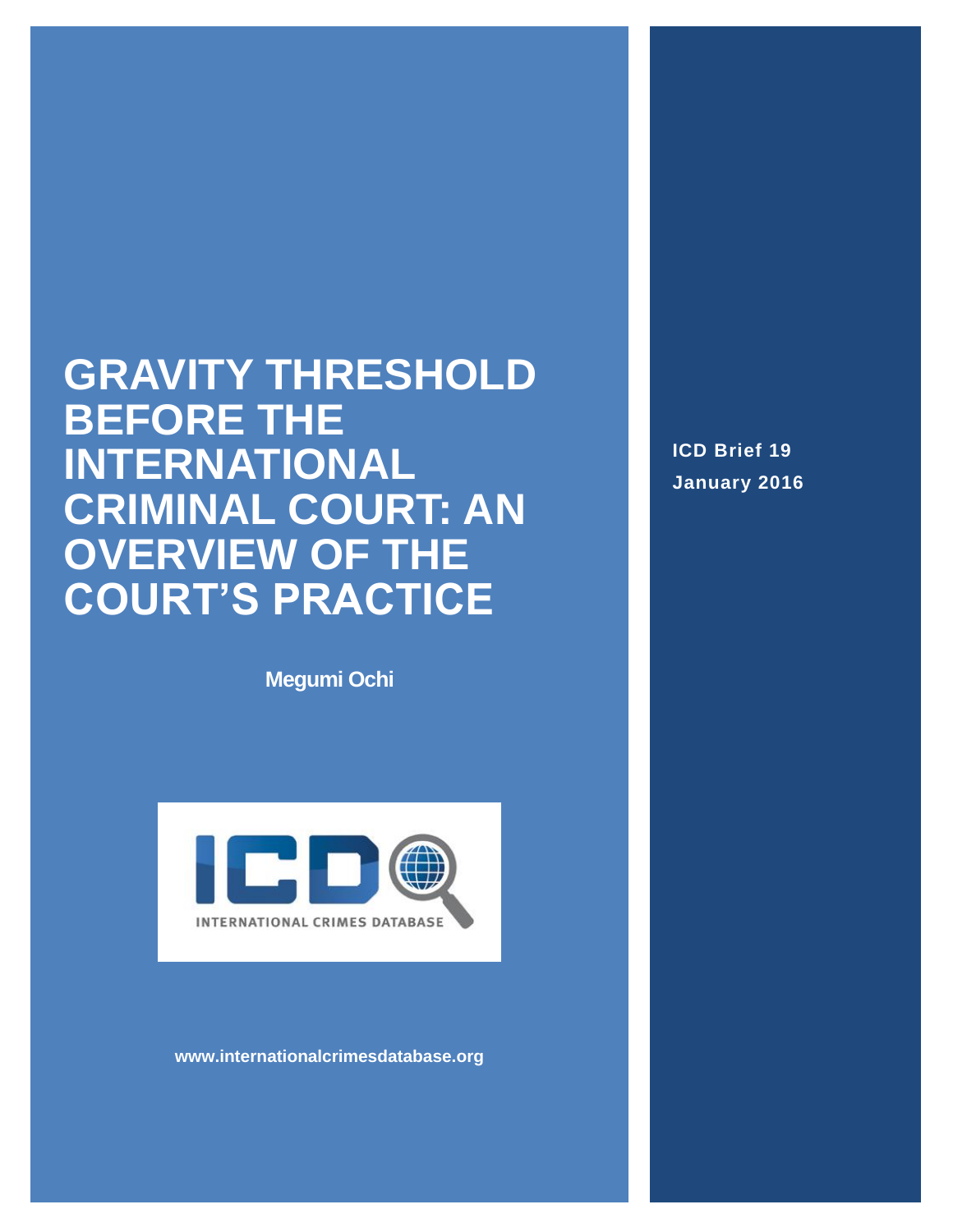#### **ABSTRACT**

Although all the crimes under the jurisdiction of the International Criminal Court (ICC) are of a serious nature, a case is inadmissible before the ICC if the case does not have sufficient gravity to justify further action by the Court. This limitation on the exercise of ICC jurisdiction is called the "gravity threshold". This Brief attempts to reveal how and to what extent the gravity threshold in the case and situation selection of the ICC has been formulated by the Court's practice. An analysis of the ICC's practice in chronological order shows a dual gravity threshold in the way that the gravity of a "case" and "situation" has been formulated. Furthermore, this Brief discusses the reason for and the impact of applying this dual standard.

#### **I. INTRODUCTION**

Whether the Prosecutor of the International Criminal Court (ICC or the Court) has a duty to prosecute all serious crimes of sufficient gravity within the jurisdiction of the ICC has been one of the most crucial but controversial issues concerning the activities of the Court. However, to answer this question, a more fundamental issue must be solved by challenging the hypothesis behind this question: can the Prosecutor be sure that a case is "of such gravity to justify further action by the Court"? The degree of gravity required to justify the Court's further action is called the "gravity threshold". The definition of sufficient gravity and the criteria to assess whether a case meets the gravity threshold have been discussed in various ways since the creation of the ICC.

This Brief attempts to reveal how and to what extent the gravity threshold of the ICC has been formulated through the Court's practice. First, this Brief examines the relevant provisions of the Rome Statute of the International Criminal Court (ICC Statute) and the discussion that took place during the drafting process. Second, the Brief analyses the Court's related practice, including the decisions and judgments of the Chambers, and the submissions and the policy papers of the Prosecutor in chronological order. Third, this Brief demonstrates a dual gravity threshold in the way that the gravity of a "case" and "situation" has been formulated and discusses the reason for and the impact of applying a dual standard.

1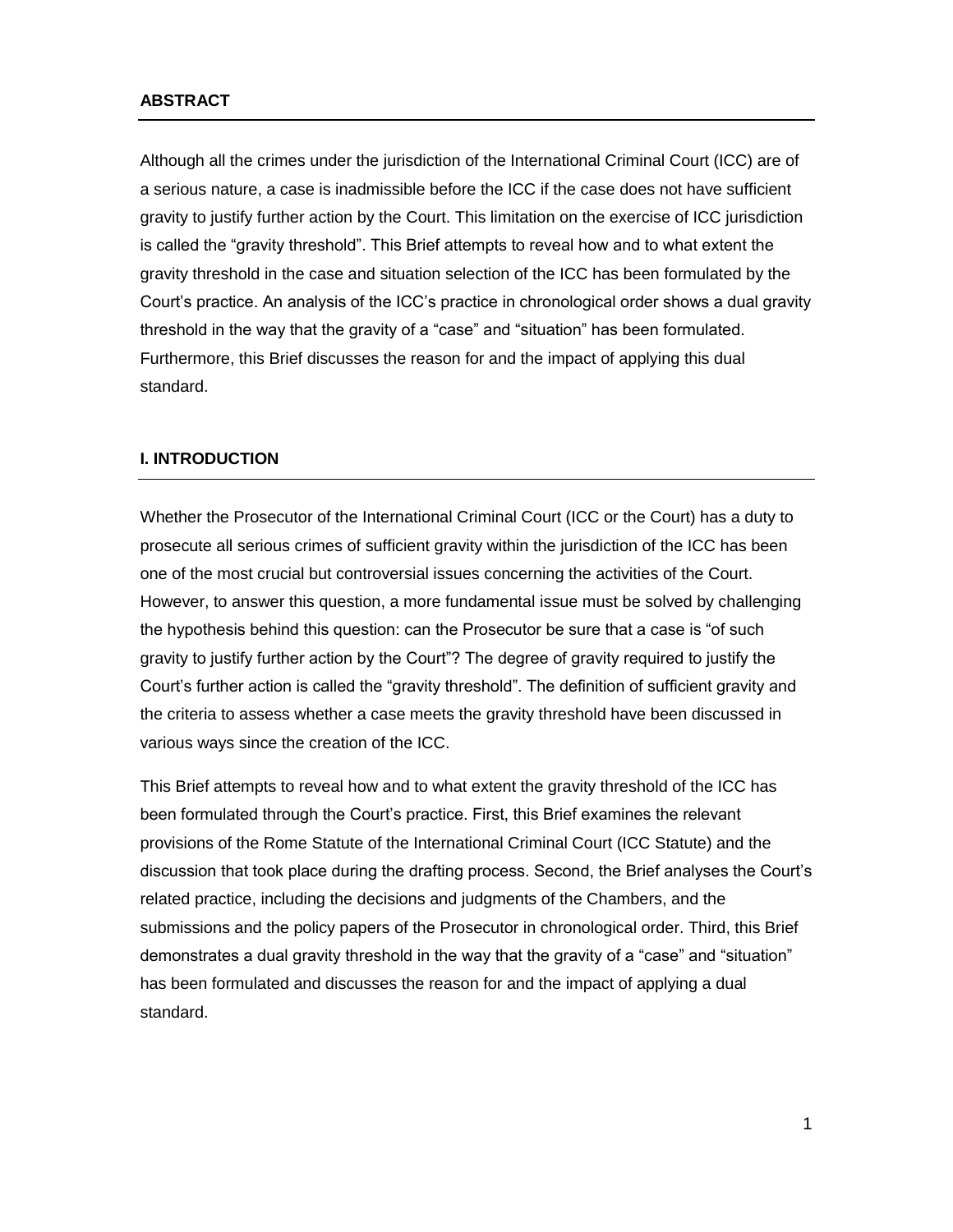$\overline{a}$ 

#### **A. The gravity threshold**

The word "gravity" can be observed in many provisions of the ICC Statute. "Gravity" seems to reflect the purpose and scope of the Court to prosecute and punish the most serious crimes that concern the entire international community. The so-called "gravity threshold" appears as the indicator that is included in Article 17(1)(d) of the ICC Statute, which provides that the Court shall determine a case inadmissible where the case does not have *sufficient gravity* to justify further action by the Court.

The current Article 17(1)(d) of the ICC Statute was contained in Article 35(c) in the 1994 draft of the ICC Statute prepared by the International Law Commission (ILC).<sup>1</sup> The draft provision read as follows: "The Court may (...) decide (...) that a case is inadmissible on the ground that the crime in question (...) (c) is not of such gravity to justify further action by the Court." The language that is used in the current Article 17(1)(d) first appeared in the commentary to the draft, where the ILC noted that "[t]he grounds for holding a case inadmissible are that the crime in question  $(...)$  is not of sufficient gravity to justify further action by the Court".<sup>2</sup> By the time of the Rome Conference, this language found its way into the current ICC Statute. $3$ 

It was already widely agreed during the preliminary informal consultations that one ground for inadmissibility would be when a case did not have sufficient gravity; thus, this idea was included in an early version of the coordinator's text and remained throughout the negotiations.<sup>4</sup> According to the ILC, the Court should have discretion to decline jurisdiction in cases that lacked sufficient gravity, which ensures not only that the Court limits its focus to the most serious crimes but also that the Court can manage its case load.<sup>5</sup> If it had to address every crime that falls under its jurisdiction, including crimes of lesser gravity, the ICC

<sup>1</sup> *Report of the International Law Commission on the work of its forty-sixth session* (UN Doc. A/49/10), p. 52. 2 *Ibid*.

<sup>3</sup> *Report on the Preparatory Committee for the Establishment of an International Criminal Court* (UN Doc. A/Conf. 183/2/Add.1), pp. 40-41.

<sup>4</sup> J. T. Holmes, "The Principle of Complementarity," in Roy S. Lee (ed.) *The International Criminal Court: The Making of the Rome Statute, Issues, Negotiations, Results* (Kluwer Law International, 1999), p. 47.

<sup>5</sup> S. SáCouto and K.A. Cleary. "The Gravity Threshold of the International Criminal Court." *American Journal of International Law*, Vol. 23, No. 5 (2008). p. 809.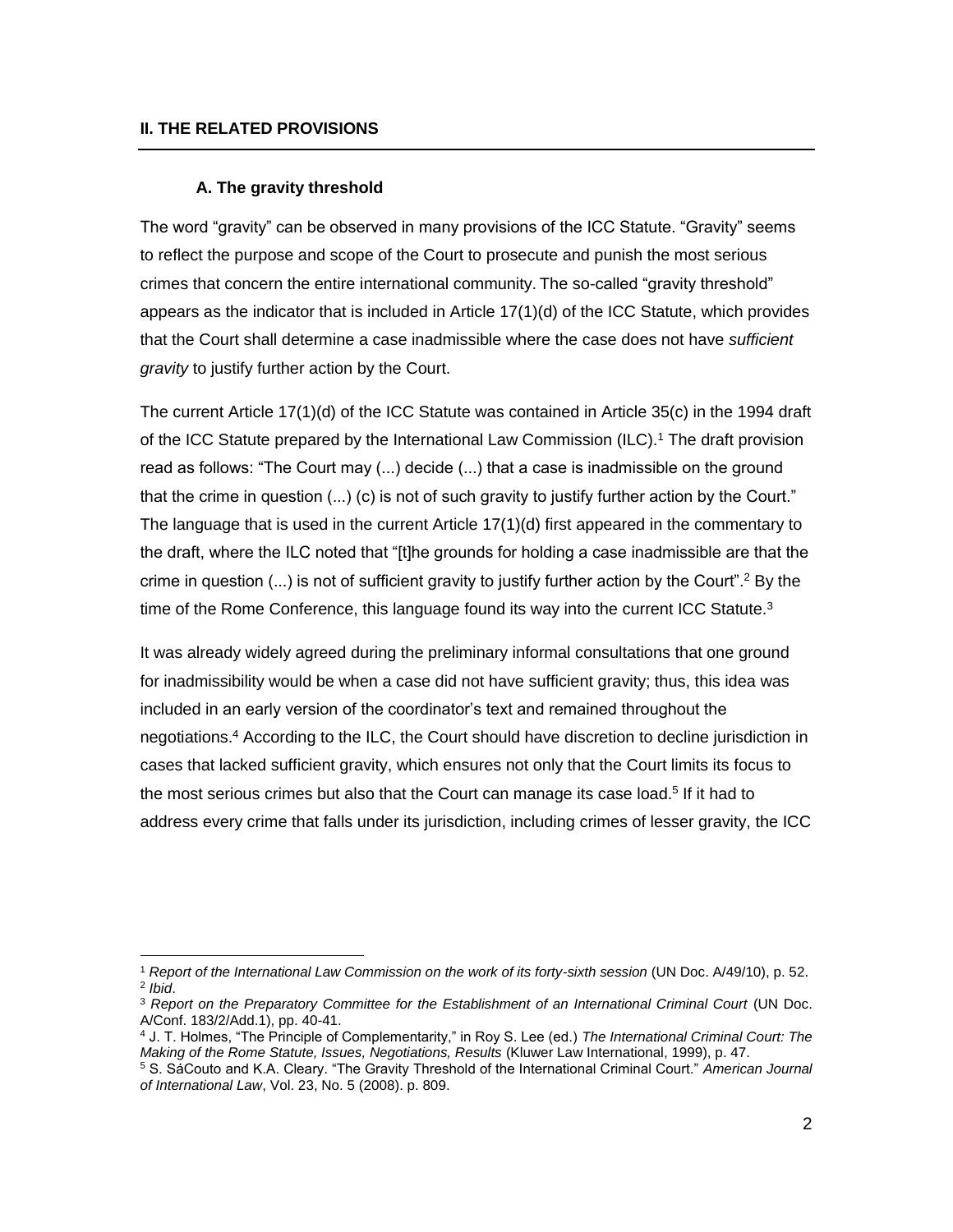would be flooded with cases and would become ineffective due to an excessive and disproportionate workload.<sup>6</sup>

The negotiation history of the ICC Statute reveals little concerning the content of the gravity threshold. Nonetheless, the absence of any substantial discussion regarding this question during the negotiations suggests that the drafters did not envision the threshold as a very substantial limit on the exercise of the Court's jurisdiction.<sup>7</sup>

#### **B. Gravity in the selection process**

 $\overline{\phantom{a}}$ 

The idea of gravity has an important role in the selection of cases and situations that appear before the ICC. There are two stages in identifying the objects of the proceedings of the ICC. The first stage is the selection of "situations", which is normally the identification of a certain period of time when and the place where the Prosecutor conducts an investigation. There are three modes of selecting situations, namely, a Security Council referral (Article 13), a State Party referral (Article 14) and an investigation *proprio motu* (Article 15). The second stage is the selection of "cases". The Prosecutor conducts its investigation into a situation and chooses cases from the situation by identifying the suspected persons who have allegedly committed the crimes under the Court's jurisdiction.

In these two different stages, the Prosecutor makes decisions on the gravity of the objects. Article 53(1) of the ICC Statute provides that the Prosecutor shall, after evaluating the information that is available to it, initiate an investigation unless it determines that there is no reasonable basis to proceed under the ICC Statute. According to Article 53(1)(b), the Prosecutor shall consider, among other things, the admissibility of possible cases under Article 17, which (eventually) includes an assessment of the sufficiency of gravity.

Concerning the judicial review process of case or situation selection, first, Article 19 provides that the Court may, on its own motion or responding to applications that have been submitted, determine the admissibility of a case in accordance with Article 17. Furthermore, according to Article 53(3), the Pre-Trial Chamber (PTC) may, at the request of the State or Security Council that makes a referral, review a decision of the Prosecutor not to proceed and may request the Prosecutor to reconsider this decision. In cases of investigation *proprio* 

<sup>6</sup> M.M. El Zeidy, "The Gravity Threshold under the Statute of the International Criminal Court," *Criminal Law Forum*, Vol. 19 (2008), p. 36.

<sup>7</sup> M.M. deGuzman, "Gravity and the Legitimacy of the International Criminal Court," *Fordham International Law Journal*, Vol. 32 (2009), pp. 1416-1425.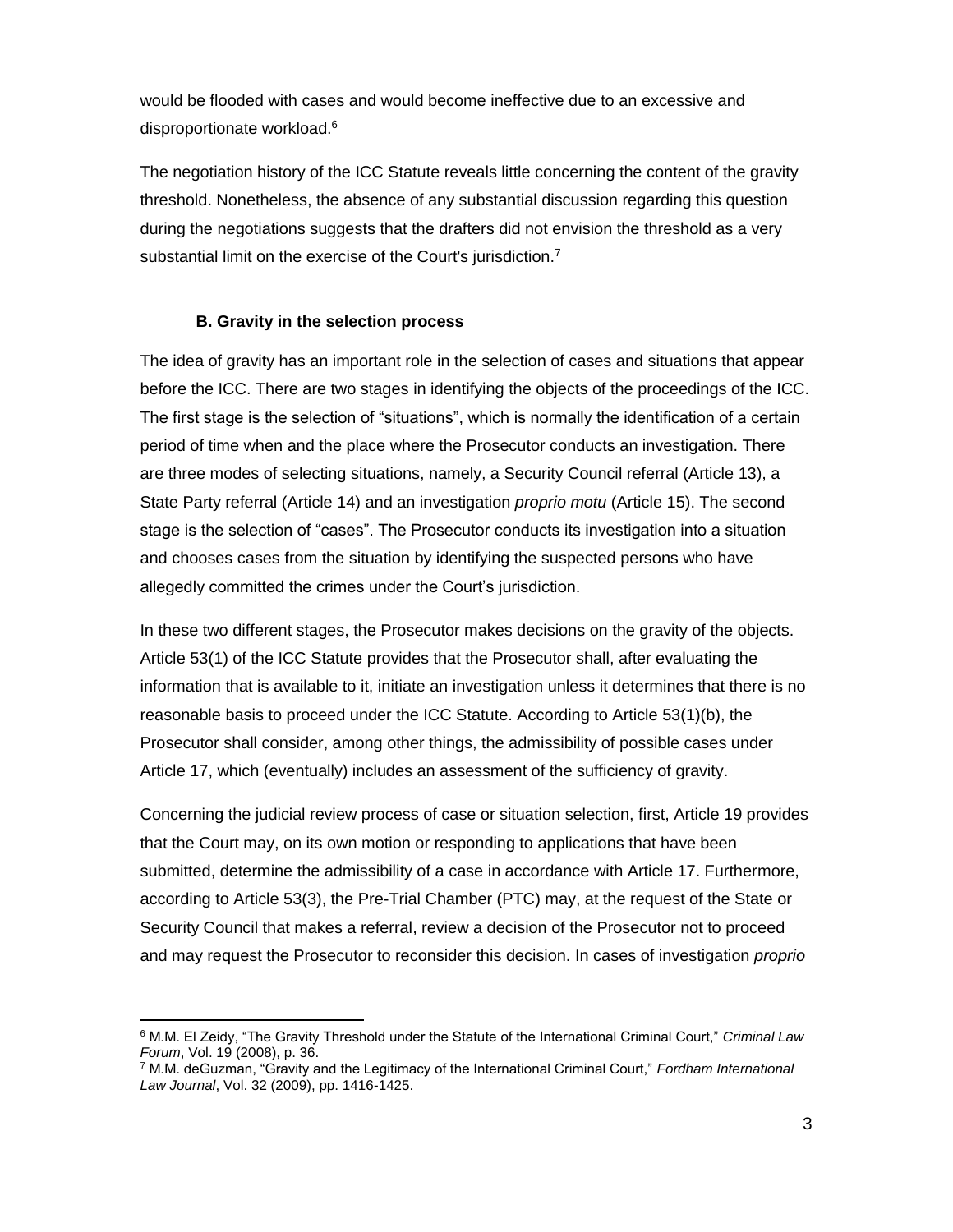*motu*, the Prosecutor is required to submit an application to the PTC of the ICC to authorise the initiation of an investigation according to Article 15(3).

A detailed process and some criteria for situation and case selection is provided in the new Regulations of the Office of the Prosecutor (OTP) that entered into force on 23 April 2009. Regulation 29 provides some clues for gravity assessment. Paragraph 2 stipulates that to assess the gravity of the crimes that were allegedly committed in a situation, the Prosecutor "shall consider various factors including their scale, nature, manner of commission, and impact."

# **III. CHRONOLOGICAL ASSESSMENT OF THE ICC'S PRACTICE**

As noted above, there had been no legal criteria to determine the issue of gravity before April 2009. To understand the concept of gravity and the meanings of the four factors that were included in Regulation 29, it is important to review the Court's practice before this time. Furthermore, even though these four factors were officially recognised as the appropriate legal criteria to determine the issue of gravity, the Court's practice since the adoption of the Regulation appears to have taken a slightly different path.

# **A. The first debate - The decision not to proceed on the situation in Iraq**

Although the Prosecutor recognised from the beginning of its operation in 2005 that gravity is the most important criteria for the selection of cases, $8$  the early ICC decisions did not address the merits of gravity.<sup>9</sup> The issue of gravity suddenly appeared to be a controversial topic when the Prosecutor used this concept to justify its decision not to initiate an investigation concerning the situation in Iraq in February 2006. The complaints that were filed with the Prosecutor regarding the Iraq situation concerned the behaviour of the British troops in Irag since the 2003 invasion.<sup>10</sup>

The Prosecutor, Luis Moreno Ocampo, clearly explained that in assessing gravity, "a key consideration is the number of victims of particularly serious crimes, such as wilful killing or rape."<sup>11</sup> Because the number of potential victims of the crimes in the Iraq situation was of a different scale than the number of victims in the other situations that the Prosecutor was

<sup>8</sup> ICC-OTP, *Statement by Luis Moreno-Ocampo* (24 October 2005), p. 6.

<sup>9</sup> See e.g., *Situation in Uganda* (ICC-02/04-01/05-1) Pre-Trial Chamber II (8 July 2005), para. 2.

<sup>10</sup> ICC-OTP, *Response to Communications Received Concerning Iraq* (9 February 2006).

<sup>11</sup> *Ibid.* p. 9.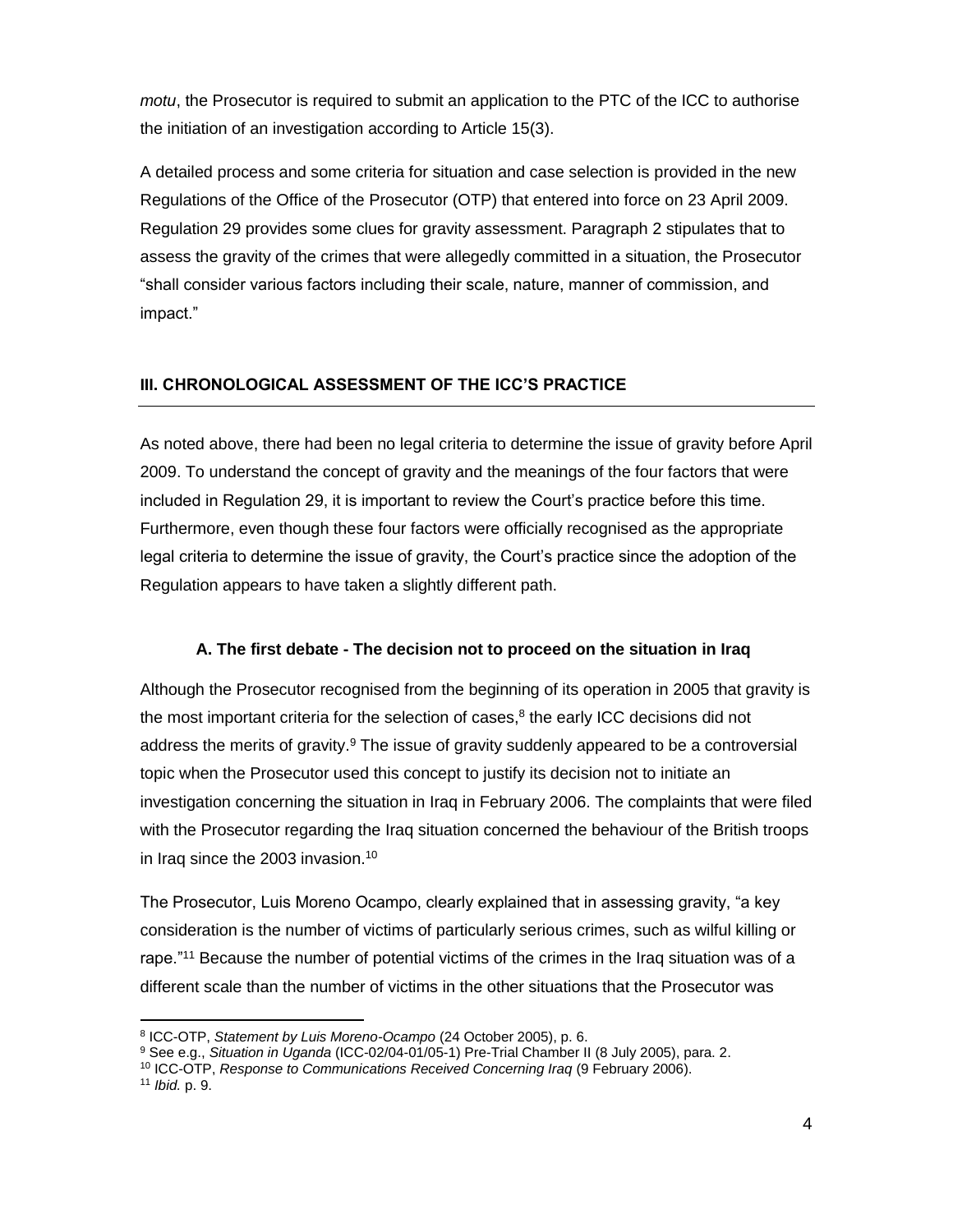investigating, the Prosecutor concluded that the Iraq situation did not appear to meet the required threshold of the ICC Statute.<sup>12</sup>

This practice has been evaluated to be as close as the Prosecutor has come to providing criteria for the selection of situations.<sup>13</sup> Thus, at the beginning of the Court's practice, the "threshold" was treated as a relative analysis that was based primarily on the number of victims in each situation.<sup>14</sup>

# **B. Formulation of the gravity of a case**

## *(1) The Lubanga PTC decision – First invention of criteria*

In the same month as the Prosecutor's statement regarding the situation in Iraq, the Chamber was given the first occasion to interpret the gravity threshold. In the decision on the Prosecutor's application for two arrest warrants for Lubanga and Ntaganda, the PTCI interpreted the gravity threshold by applying a literal, contextual, teleological interpretation and referred to the applicable principles and rules of international law.<sup>15</sup>

The PTCI concluded that to meet the gravity threshold, three questions must be answered affirmatively:

> i) is the conduct which is the object of a case systematic or large-scale (due consideration should also be given to the social alarm caused to the international community by the relevant type of conduct)?;

> ii) considering the position of the relevant person in the State entity, organisation or armed group to which he belongs, can it be considered that such person falls within the category of most senior leaders of the situation under investigation?; and

 $\overline{\phantom{a}}$ <sup>12</sup> *Ibid.* However, because these other three situations were referred by States Parties or the Security Council, which means that the Prosecutor did not have any discretion not to investigate, it is unclear the extent to which this comparison explains his decision. W.A. Schabas, "Prosecutorial Discretion v. Judicial Activism at the International Criminal Court," *Journal of International Criminal Justice*, Vol. 6 (2008), pp. 740- 741.

<sup>13</sup> W.A. Schabas, "Victor's Justice: Selecting "Situations" at the International Criminal Court," *Journal of Marshall Law Review,* Vol. 43 (2010), p. 544.

<sup>14</sup> deGuzman, *supra* note 7, p. 1432.

<sup>15</sup> *Prosecutor v. Lubanga* (ICC-01/04-01/06-8-US-Corr) Pre-Trial Chamber I (24 February 2006), paras. 42- 60. The original decision including the statements regarding Ntaganda was unsealed by the Decision ICC-01/04-520, which was incorporated in the record of the case of the Prosecutor v. Ntaganda as ICC-01/04- 02/06-20-Anx2.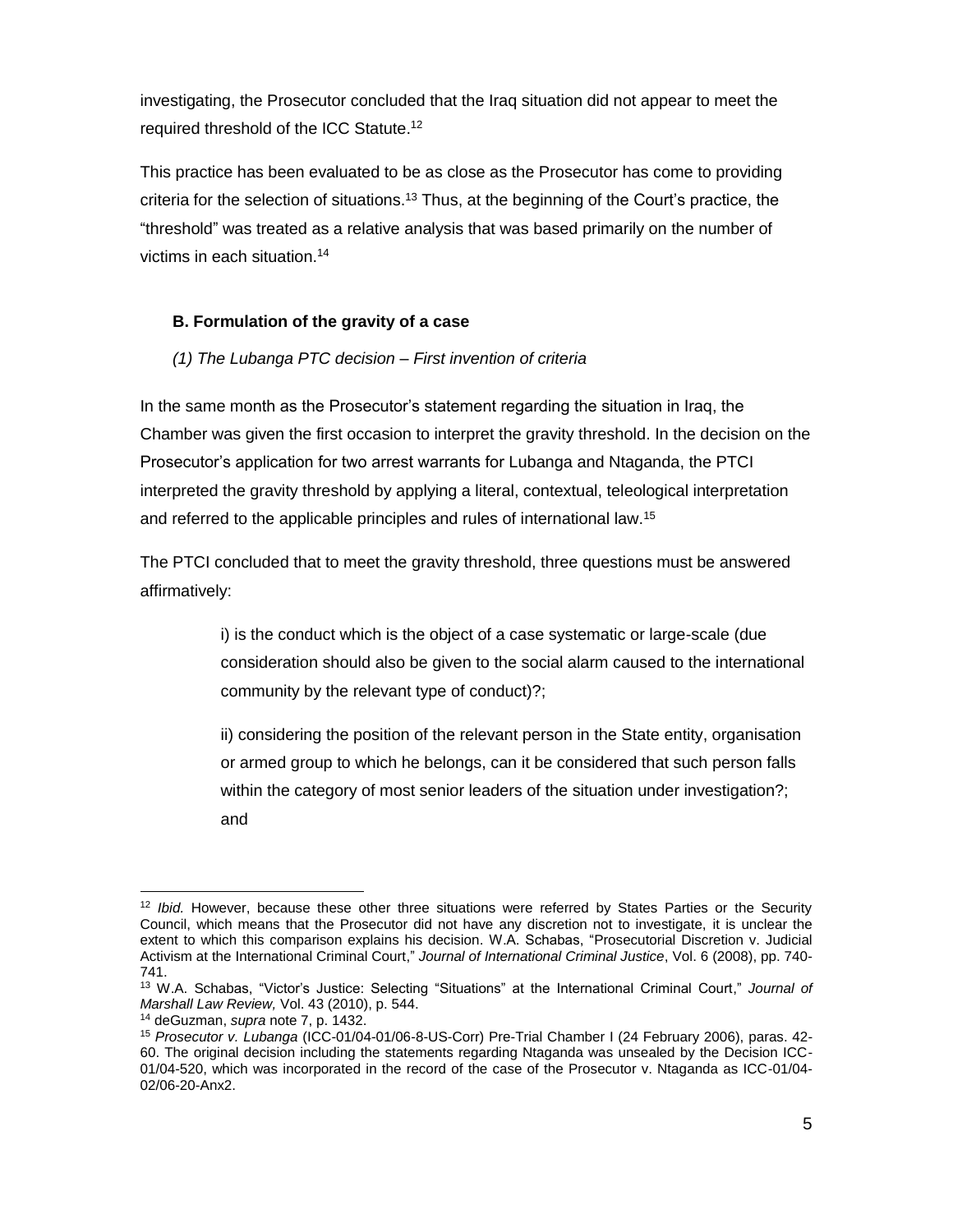iii) does the relevant person falls within the category of most senior leaders suspected of being most responsible, considering (1) the role played by the relevant person through acts or omissions when the State entities, organisations or armed groups to which he or she belongs commit systematic or large-scale crimes which are in the jurisdiction of the Court, and (2) the role played by such State entities, organisations or armed groups in the overall commission of crimes within the jurisdiction of the Court in the relevant situation?<sup>16</sup>

Having assessed the gravity of these two cases, the PTCI concluded that the gravity was sufficient in the *Lubanga* case but not in the *Ntaganda* case.

The standard that the PTCI provided was based on the idea that the selection of the crimes under the Court's jurisdiction had already been gravity-driven, and if isolated instances of criminal activity were sufficient, there would be no need to establish an additional gravity threshold.<sup>17</sup> The PTCI understood that for a case to reach the gravity threshold, the "relevant conduct must present particular features which render it especially grave".<sup>18</sup> Furthermore, the PTCI noted that, from a teleological interpretation, "an additional gravity threshold is a key tool provided by the drafters to maximise the Court's deterrent effect", and Article 17 "is intended to ensure that the Court initiates cases only against the most senior leaders suspected of being the most responsible for the crime."<sup>19</sup>

## *(2) The Ntaganda appeals judgment –The dismissal of the first invention*

The *Lubanga* PTC decision was criticised by Murphy who indicated that pragmatism cannot be the basis of prosecutorial policy and pragmatism may allow the alleged perpetrators of egregious international crimes to avoid prosecution simply because they do not hold leadership positions.<sup>20</sup> The Prosecutor appealed the *Ntaganda* decision by arguing a similar point to Murphy.<sup>21</sup> The Prosecutor argued that the PTCI's test had inappropriately limited the

 $\overline{a}$ 

<sup>16</sup> *Ibid*, para. 63.

<sup>17</sup> *Ibid*, para. 46.

<sup>18</sup> *Ibid,* paras. 45-46.

<sup>19</sup> *Ibid*, paras. 48, 50.

<sup>20</sup> R. Murphy, "Gravity Issues and the International Criminal Court," *Criminal Law Forum*, Vol. 17 (2006), p. 312.

<sup>&</sup>lt;sup>21</sup> Just after the issuance of the Lubanga decision by the PTCI, the OTP issued a Policy Paper that clearly states that the ICC Prosecutor focuses its efforts on the individuals who bear the greatest responsibility for the crimes. ICC-OTP, *Report on Prosecutorial Strategy* (14 September 2006), p. 5. This statement was repeated in the policy paper that was issued in 2009. ICC-OTP, *Prosecutorial Strategy 2009-2012* (1 February 2009), para. 19.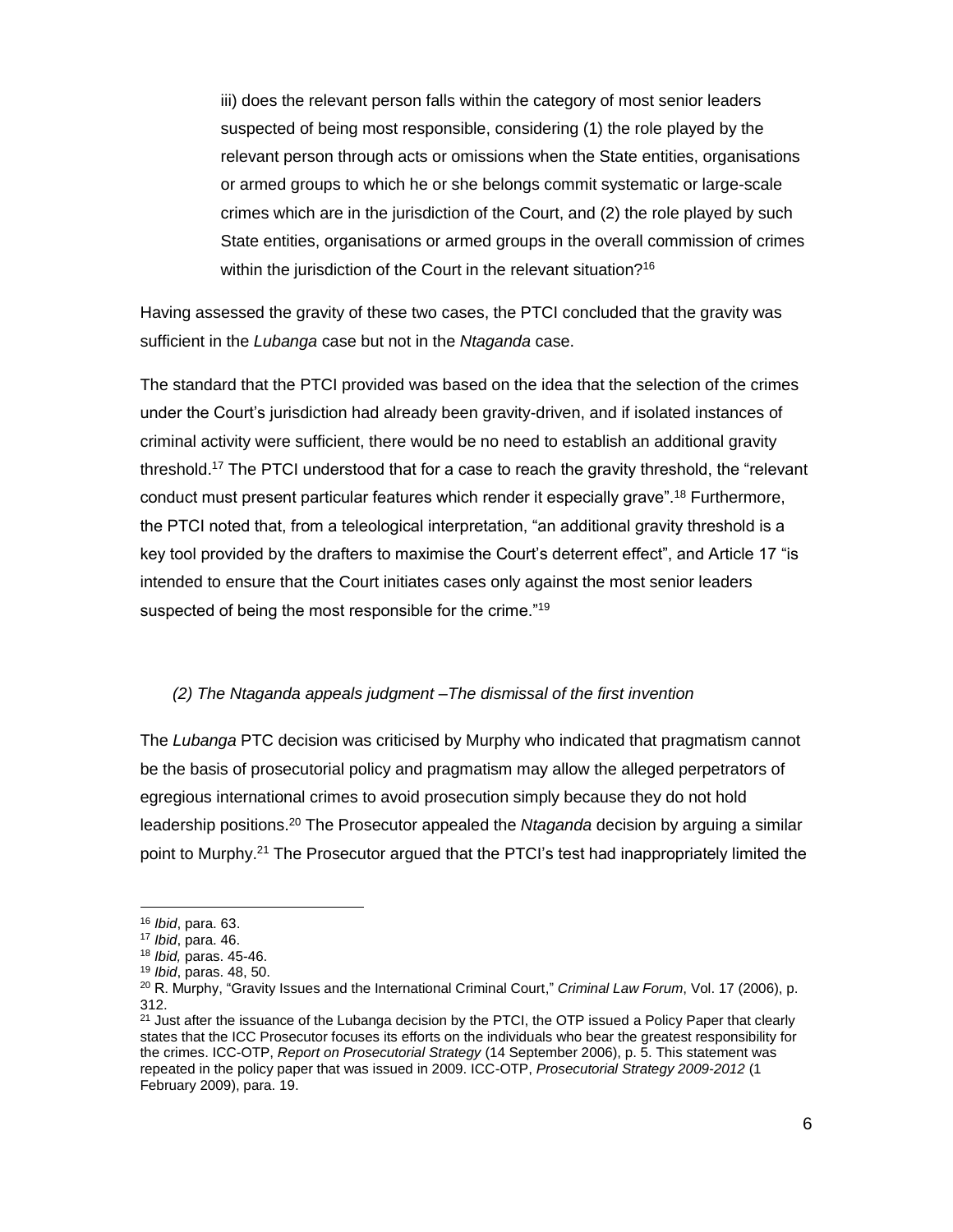Prosecutor's discretion and would make it impossible to investigate and prosecute perpetrators who were lower on the chain of command.<sup>22</sup>

Responding to the appeal, on 13 July 2006, the Appeals Chamber (AC) delivered a judgment that reversed the PTCI's decision on the inadmissibility of the case of *Ntaganda* and claimed that the PTCI erred in law in its interpretation of "sufficient gravity" under Article 17(1)(d). The AC found that there was no legal basis for the requirement of large-scale or systematic conduct that caused social alarm. $2<sup>3</sup>$  Further, the AC stated that the imposition of rigid standards that were primarily based on top seniority may result in achieving neither retribution nor prevention. 24

Thus, because the first concrete definition of gravity that the PTCI attempted to advance was successfully appealed and reversed, the gravity issue had to be re-addressed *ab initio*. 25 Although the AC presented a detailed reasoning to rebut the PTCI's assessment of gravity, the Judges did not outline their own ideas of gravity.<sup>26</sup> Certainly, the AC had no obligation to develop a gravity test, but it left the Court with a legal vacuum.<sup>27</sup>

## *(3) The Abu Garda PTC decision – Second attempt to set criteria and standards*

In February 2010, the PTCI was given another chance to provide criteria to determine sufficient gravity in the decision that confirmed the charges against *Abu Garda*. The new Regulation of the OTP had already entered into force and provided the four factors that the Prosecutor shall consider to assess the gravity of crimes.

The PTCI agreed with the Prosecutor that in assessing the gravity of a case, the issues regarding the nature, manner and impact of the alleged attack are critical.<sup>28</sup> In addition, by referencing the opinion of Williams and Schabas, the PTCI determined that the gravity of a given case should not be assessed only from a quantitative perspective; rather, the

<sup>22</sup> *Situation in the Democratic Republic of the Congo* (ICC-01/04-169) Appeals Chamber (13 July 2006), para. 66.

<sup>23</sup> *Ibid*, para. 73.

<sup>24</sup> *Ibid*, para. 74.

<sup>25</sup> I. Stegmiller, "Interpretative Gravity under the Rome Statute," in C. Stahn & M.M. El Zeidy (eds.), *The International Criminal Court and Complementarity: From Theory to Practice* (Cambridge University Press, 2011), p. 612.

<sup>&</sup>lt;sup>26</sup> Judge Piki, in his Separate and Partly Dissenting Opinion, attempted to determine "gravity", but he did not develop a test beyond his initial thoughts. *Decision on 13 July 2006*, *supra* note 22, Separate and Partly Dissenting Opinion of Judge Georghips M. Pikis, paras. 39-40.

<sup>27</sup> Stegmiller*, supra note 25, p. 616.*

<sup>28</sup> *Prosecutor v. Abu Garda* (ICC-02/05-02/09-243-Red) Pre-Trial Chamber I (8 February 2010), para. 31.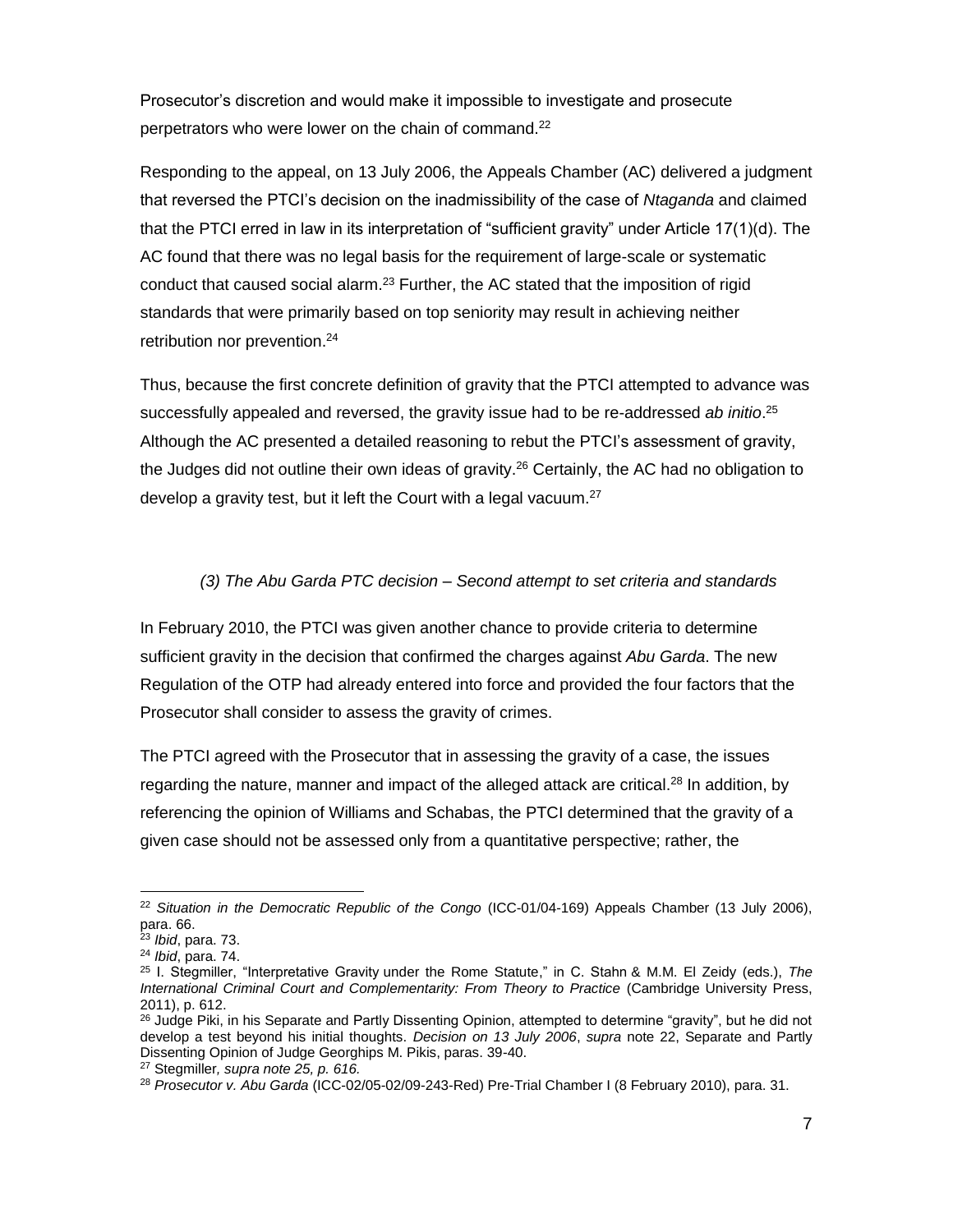qualitative dimension of the crime should also be considered.<sup>29</sup> Furthermore, the Chamber found that certain factors listed in Rule 145(1)(c) of the Rules of Procedure and Evidence (RPE), which the Chamber shall consider in determining sentences, could serve as useful guidelines for the evaluation of the gravity threshold that is required by Article 17(1)(d) of the Statute. In particular, these factors included "the harm caused to victims and their families, the nature of the unlawful behaviour and the means employed to execute the crime". $30$ 

Thus, in the assessment of gravity, the PTCI of the ICC apparently found a way to discard the factors that related to the positions or roles of the perpetrator; instead, it focused on the victim's perspective, such as the damage or impact of the crimes.

# *(4) The Ali PTC decision – Excluding the element of the mode of commission in the gravity assessment*

Furthermore, the level of participation (role) of the perpetrator was declared irrelevant in the assessment of gravity in the *Ali* case. The Defence argued that the case against Ali, one of the three persons prosecuted in the *Kenya I* case, did not have "sufficient gravity", both as a matter of law and as a matter of fact, if the "conduct in question" was defined as alleged police inaction by the suspect or the individuals who were under his command.<sup>31</sup>

Concerning whether inaction has sufficient gravity, the PTCII noted that there was nothing in the Statute that could be interpreted to exclude acts by omission from the purview of the Court. This exclusion would be contrary to the ICC's object and purpose to interpret Article 17(1)(d) of the Statute in a way that would reduce, as a matter of law, the subject-matter jurisdiction of the Court.<sup>32</sup> Therefore, the PTCII considered untenable the Defence's contention that a case concerning omission did not rise to the level of sufficient gravity.<sup>33</sup> Regarding whether this police inaction had sufficient gravity, the PTCII determined that the argument that only the cases that were brought against principals or direct perpetrators had sufficient gravity to justify action by the Court was legally unfounded.<sup>34</sup>

 $\overline{a}$ 

<sup>29</sup> *Ibid.*

<sup>30</sup> *Ibid*, para. 32.

<sup>31</sup> *Prosecutor v. Muthaura, Kenyatta and Ali* (ICC-01/09-02/11-338) Pre-Trial Chamber II (19 September 2011), paras. 56-71.

<sup>32</sup> *Prosecutor v. Muthaura, Kenyatta and Ali* (ICC-01/09-02/11-382-Red) Pre-Trial Chamber II (23 January 2012), para. 46.

<sup>33</sup> *Ibid*.

<sup>34</sup> *Ibid*, para. 47.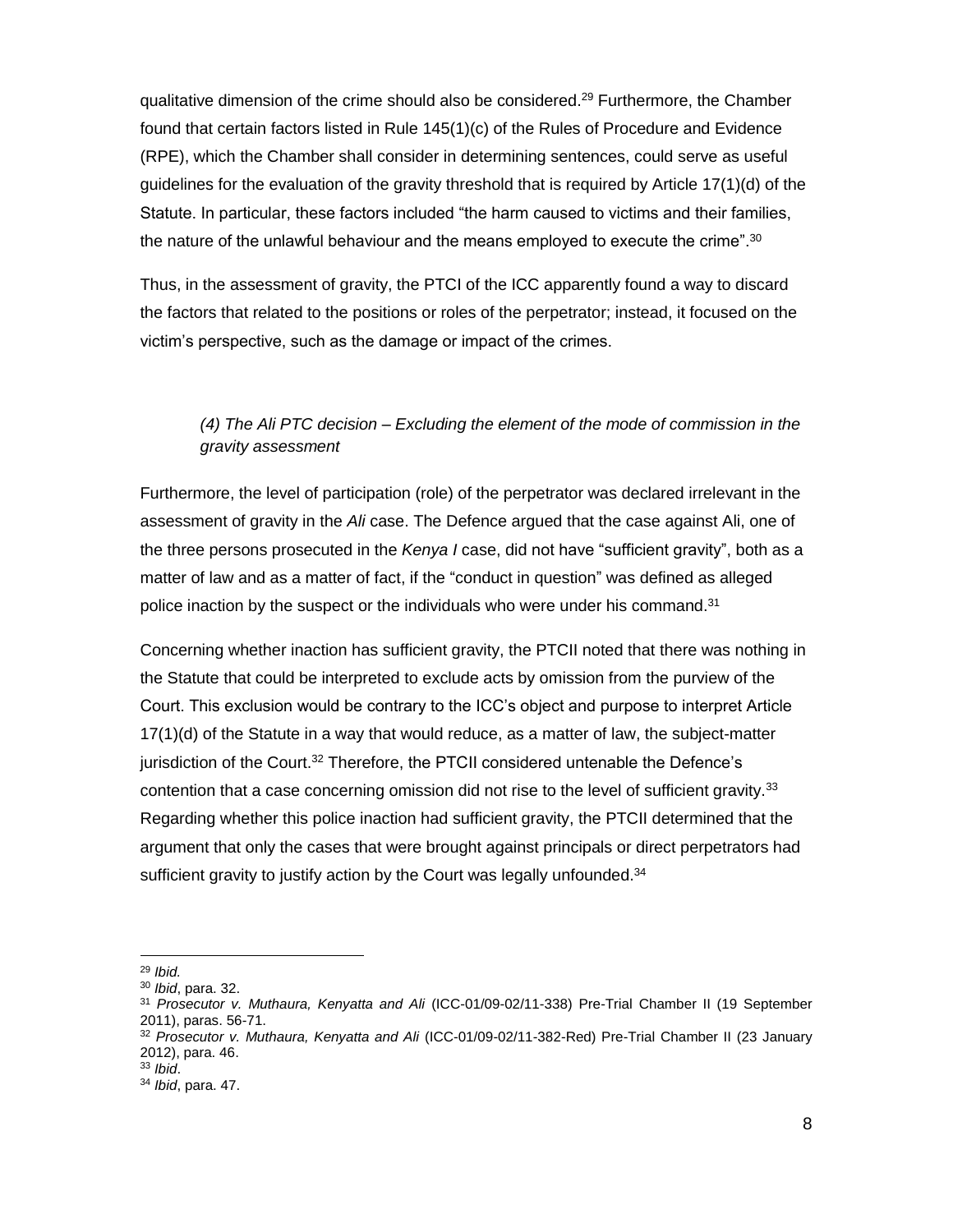Thus, the irrelevance of the perpetrator's position or role in the assessment of the gravity of a case was confirmed by the *Abu Garda* and the *Ali* cases. However, the suspect's position or role became significant in the other process: the selection of a situation.

# **C. A different formulation of the gravity of a situation**

# *(1) The Kenya PTC decision – Returning to the first Lubanga PTC decision*

Just one month after the *Abu Garda* decision, the PTCII issued its decision and applied different criteria on the assessment of gravity. The controversy was a situation, not a case, and the PTCII attempted to establish some guidelines to assess gravity at the stage of authorising an investigation into a situation.

The Prosecutor requested authorisation from the PTCII on 26 November 2009 to investigate the situation in Kenya. When the PTCII requested more information concerning the alleged crimes, speculation emerged that there were concerns regarding gravity.<sup>35</sup> The Prosecutor's submission followed Regulation 29. The submission introduced information involving the scale of the violence, the widespread and systematic characteristics of the attack, brutal modes of commission of the crimes and sexual violence of great impact, and the selectivity of victims based on their ethnicity.<sup>36</sup> Neither the rank nor the role of the perpetrators was included as an indicator of the gravity of the situation. The information concerning the persons or the groups that were involved was introduced in the context of whether the alleged crimes were within the jurisdiction of the Court.<sup>37</sup>

In the decision on 31 March 2010, the PTCII established the criteria to authorise an investigation into the submitted situation.<sup>38</sup> The PTCII stated that "an assessment of admissibility during the Article 53(1) stage should in principle be related to a 'situation' (admissibility of a situation)."<sup>39</sup> However, "admissibility at the situation phase should be assessed against certain criteria defining a 'potential case'" such as:

> (i) the groups of persons involved that are likely to be the focus of an investigation for the purpose of shaping the future case(s); and

 $\overline{\phantom{a}}$ <sup>35</sup> ICC Press Release, ICC Judges Request Clarification and Additional Information with Regard to the Situation in Kenya (19 February 2010).

<sup>36</sup> Situation in the Republic of Kenya (ICC-01/09-3) Pre-Trial Chamber II (26 November 2009), paras. 56-59. <sup>37</sup> Ibid, paras. 74-75.

<sup>&</sup>lt;sup>38</sup> Situation in the Republic of Kenya (ICC-01/09-19) Pre-Trial Chamber II (31 March 2010).

<sup>39</sup> Ibid, para. 45.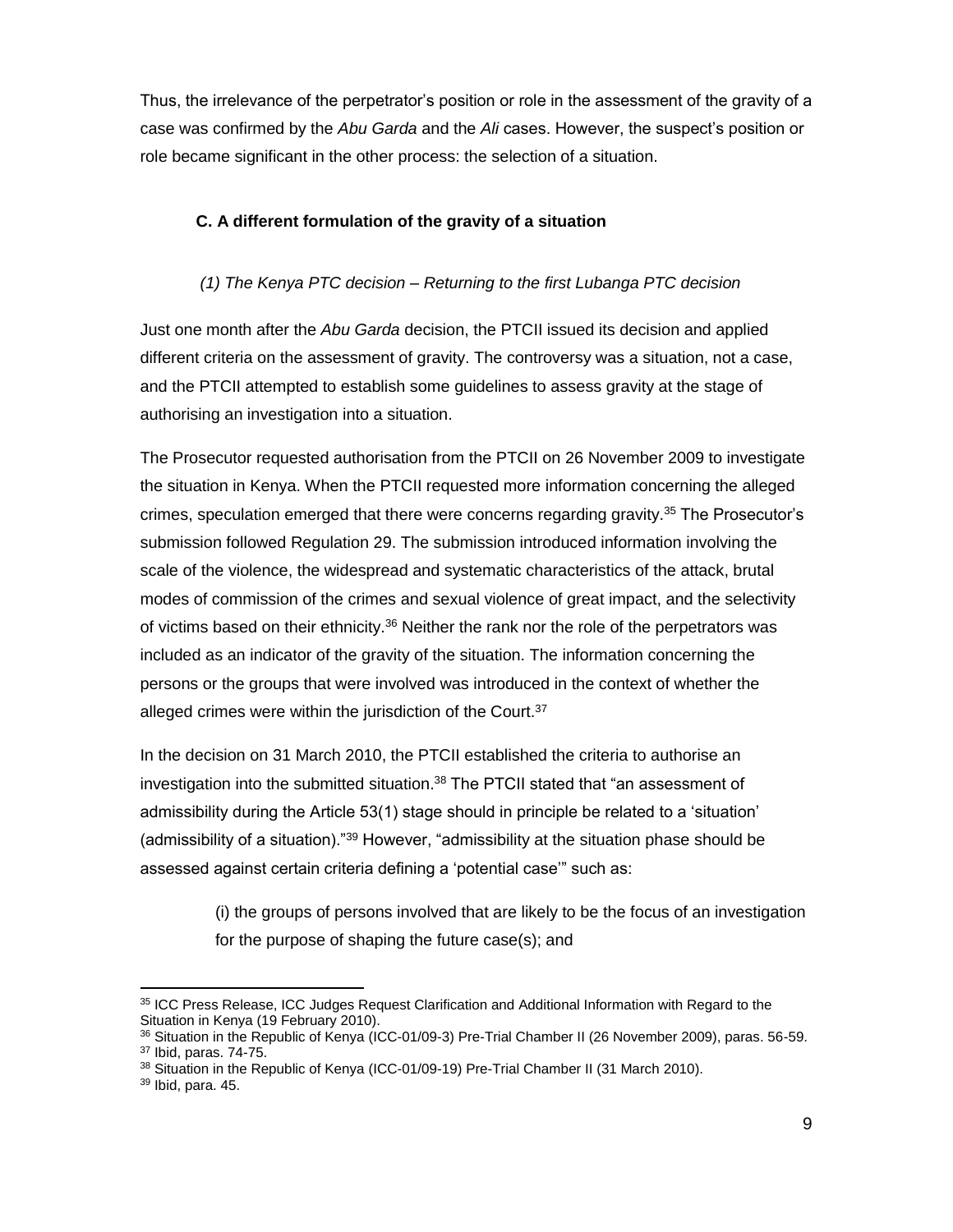(ii) the crimes within the jurisdiction of the Court allegedly committed during the incidents that are likely to be the focus of an investigation for the purpose of shaping the future case(s).<sup>40</sup>

Regarding the first element of a potential case, the PTCII considered "that it involves a generic assessment of whether such groups of persons that are likely to form the object of investigation capture those who may bear the greatest responsibility for the alleged crimes committed."<sup>41</sup> Then, the PTCII confirmed that the supporting material refers to the highranking positions of the persons who are likely to be the focus of the Prosecutor's future investigation and their alleged role in the violence.<sup>42</sup> Concerning the second element, the PTCII stated that "the gravity of the crimes will be assessed in the context of their *modus operandi*."<sup>43</sup> The PTCII added that it took a quantitative as well as a qualitative approach and referenced the decision of the *Abu Garda* case.<sup>44</sup>

Among the various criticisms of this decision, $45$  the PTC again considered the element of the perpetrator's rank or role in the assessment of gravity without any clear reasons regarding why it is relevant in the selection of a situation phase, whereas it had been confirmed that this element is irrelevant in the selection of a case phase. This reasoning confused the audience again, and this issue remained unclear because the decision was not successfully appealed so that the AC could assess the consistency of the Court's view on this issue.

# *(2) The Colombia and Ivory Coast situations and the OTP Policy Paper – The Prosecutor's Recognition of the Kenya PTC Decision*

By the end of October 2010, the Prosecutor started to mention the additional consideration in the selection of the situation. On 19 and 20 October 2010, during the Thematic Session on the situation in Colombia, the Prosecutor explained his approach towards the selection of situations. It seemed that the Prosecutor have considered two additional elements, which are

<sup>40</sup> *Ibid*, para. 50.

<sup>41</sup> *Ibid*, para. 60.

<sup>42</sup> *Ibid*, para. 198.

<sup>43</sup> *Ibid*, para. 61.

<sup>44</sup> *Ibid*, para. 62, n. 57.

<sup>&</sup>lt;sup>45</sup> One criticism is that there is nothing in the application to indicate why the situation in Kenya is more compelling than other situations elsewhere in the world that may fall within the jurisdiction of the Court, e.g., Schabas, *supra* note 13, p. 545. Nmaju assessed that the scale of the crimes in Kenya may not have had sufficient gravity on a narrow reading of the term. M.C. Nmaju, "Violence in Kenya: Any Role for the ICC in the Quest for Accountability?," *African Journal of Legal Studies,* Vol. 3 (2009), pp. 78-95.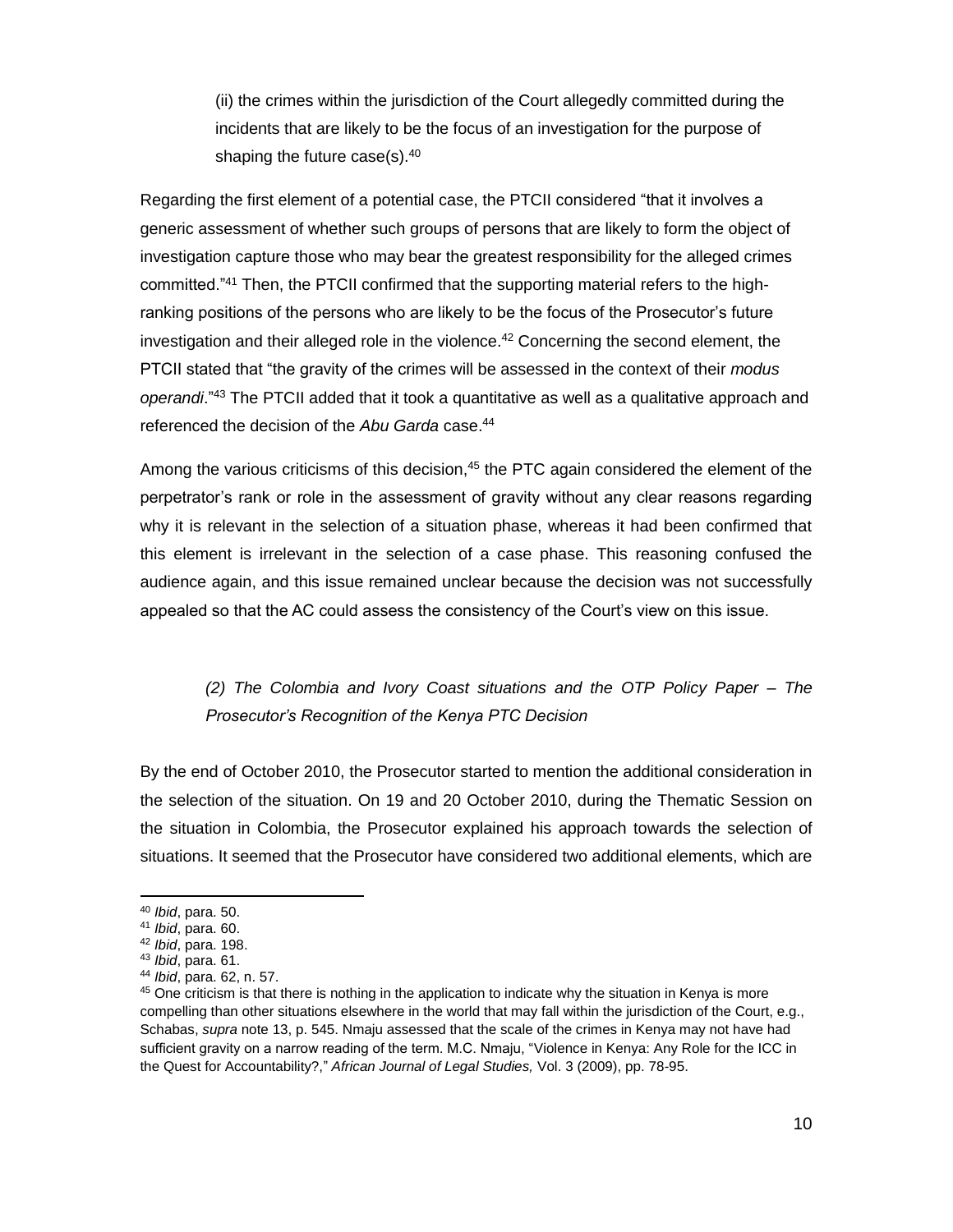"the importance of the suspect and his role".<sup>46</sup>

Furthermore, in the request for authorisation to initiate an investigation regarding the situation in Ivory Coast that was submitted on 26 June 2011, the Prosecutor explained that he had examined the gravity of the potential cases based on the preliminary list of persons or groups that appeared to bear the greatest responsibility for the most serious crimes.<sup>47</sup> Then, the Prosecutor emphasised their high-ranking political or command positions and their alleged role in the violence.<sup>48</sup> The PTCIII used the parameters from the *Kenya* PTC decision concerning the assessment of gravity.<sup>49</sup> The PTCIII considered the scale of the crime and especially the rank and role of the individuals (particularly the ex-President) who were likely to be the focus of any future investigation.<sup>50</sup>

The change in approach was also reflected in the OTP's Policy Paper on Preliminary Examination, which was completed in November 2013. The draft of the policy paper, which was published on 4 October 2010, stated that the Prosecutor would apply the same criteria as an admissibility threshold for case selection in the situation stage.<sup>51</sup> However, in the completed paper, this expression was removed, and it only stated that "the Office assesses the gravity of each potential case that would likely arise from an investigation of the situation".<sup>52</sup>

Around the end of 2013, it seemed that both the Prosecutor and the Chambers recognised the criteria that were re-invented in the *Kenya* PTC decision. The two criteria for assessing gravity at the stage of the selection of a situation have obtained their own line of case law separately from the assessment of the gravity of a case, without a clear explanation regarding why they are different.

 $\overline{a}$ <sup>46</sup> K. Ambos and F. Huber, *The Colombian Peace Process and the Principle of Complementarity of the International Criminal Court: Is there sufficient willingness and ability on the part of the Colombian authorities or should the Prosecutor open an investigation now?*, a[t https://www.icc-](https://www.icc-cpi.int/fr_menus/icc/structure%20of%20the%20court/office%20of%20the%20prosecutor/network%20with%20partners/consultations%20with%20civil%20society/Pages/the%20colombian%20peace%20process%20and%20the%20principle%20of%20complementarity%20of%20the%20internat.aspx)

[cpi.int/fr\\_menus/icc/structure%20of%20the%20court/office%20of%20the%20prosecutor/network%20with%2](https://www.icc-cpi.int/fr_menus/icc/structure%20of%20the%20court/office%20of%20the%20prosecutor/network%20with%20partners/consultations%20with%20civil%20society/Pages/the%20colombian%20peace%20process%20and%20the%20principle%20of%20complementarity%20of%20the%20internat.aspx) [0partners/consultations%20with%20civil%20society/Pages/the%20colombian%20peace%20process%20an](https://www.icc-cpi.int/fr_menus/icc/structure%20of%20the%20court/office%20of%20the%20prosecutor/network%20with%20partners/consultations%20with%20civil%20society/Pages/the%20colombian%20peace%20process%20and%20the%20principle%20of%20complementarity%20of%20the%20internat.aspx) [d%20the%20principle%20of%20complementarity%20of%20the%20internat.aspx,](https://www.icc-cpi.int/fr_menus/icc/structure%20of%20the%20court/office%20of%20the%20prosecutor/network%20with%20partners/consultations%20with%20civil%20society/Pages/the%20colombian%20peace%20process%20and%20the%20principle%20of%20complementarity%20of%20the%20internat.aspx) pp. 2-3.

<sup>47</sup> *Situation in the Republic of Côte d'Ivoire* (ICC-02/11-3) Pre-Trial Chamber III (23 June 2011), para. 56. <sup>48</sup> *Ibid*, para. 57.

<sup>49</sup> *Situation in The Republic of Cóte d'Ivoire* (ICC-02/11-14) Pre-Trial Chamber III (3 October 2011), paras. 201-204.

<sup>50</sup> *Ibid*, para. 205.

<sup>51</sup> ICC-OTP*, Draft Policy Paper on Preliminary Examinations* (4 October 2010), para. 67.

<sup>52</sup> ICC-OTP, *Policy Paper on Preliminary Examination* (November 2013), para. 59.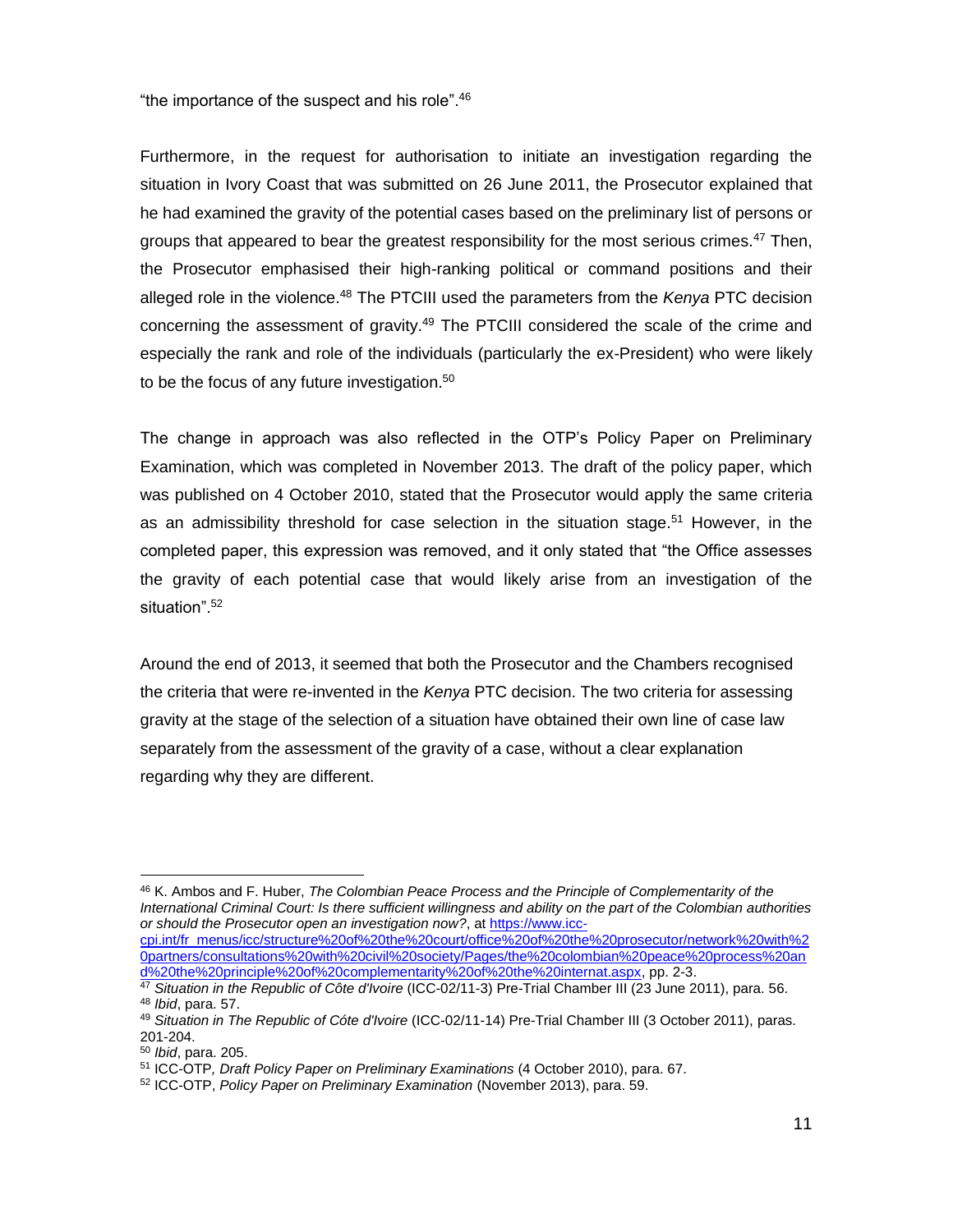#### *(3) The Gaza situation - Twist of the Lubanga-Kenya PTC standards*

The latest practice, the decision on 16 July 2015 by the PTCI, which requested the Prosecutor to reconsider its decision not to initiate an investigation, added further meaning to the element of the suspect's rank or role. The PTCI treated the gravity of position or role of the potential suspect as an "alternative" to the gravity of the crimes.

Responding to the referral by the Comoros, the new Prosecutor, Fatou Bensouda, submitted a report that explained her decision not to initiate an investigation in the *Gaza* situation on registered vessels of Comoros, Greece and Cambodia because of the insufficiency of gravity.<sup>53</sup> The Humanitarian Aid Flotilla that was bound for the Gaza Strip was carrying over 500 civilian passengers when ten were killed by Israeli Defence Forces (IDF) and approximately 50-55 were injured; the number of passengers who suffered outrages upon their personal dignity was unclear. The Prosecutor concluded that the potential case(s) that would likely arise from the investigation into the situation would be inadmissible pursuant to Article 17(1)(d) of the Statute. The Prosecutor determined that "considering the scale, impact and manner of the alleged crimes, the Prosecutor is of the view that the flotilla incident does not fall within the intended and envisioned scope of the Court's mandate".<sup>54</sup>

The PTCI took the view that the Prosecutor had erred. First, the PTCI recalled that in the decisions on the situations of Kenya and Ivory Coast, there were two different elements to establish. These elements were:

> (i) whether such groups of persons that are likely to form the object of investigation capture those who may bear the greatest responsibility for the alleged crimes committed; and

(ii) gravity must be assessed from both a "quantitative" and a "qualitative" viewpoint and factors such as the nature, scale and manner of commission of the alleged crimes, as well as their impact on victims, are indicators of the gravity of a given case.<sup>55</sup>

 $\overline{a}$ 

<sup>53</sup> ICC-OTP, *Situation on Registered Vessels of Comoros, Greece and Cambodia: Article 53(1) Report* (6 November 2014).

<sup>54</sup> *Ibid*, para. 142. On the contrary, one commentator suggested that based on a comprehensive analysis of the situation, there is a reasonable basis to believe that all criteria are satisfied and encouraged the Prosecutor to open a formal investigation into the situation. Russell Buchan, "The Mavi Marmara Incident and the International Criminal Court," *Criminal Law Forum*, Vol.25 (2014), p. 496.

<sup>55</sup> *Situation on the Registered Vessels of the Union of the Comoros, the Hellenic Republic and the Kingdom of Cambodia* (ICC-01/13-34) Pre-Trial Chamber I (16 July 2015), para. 21.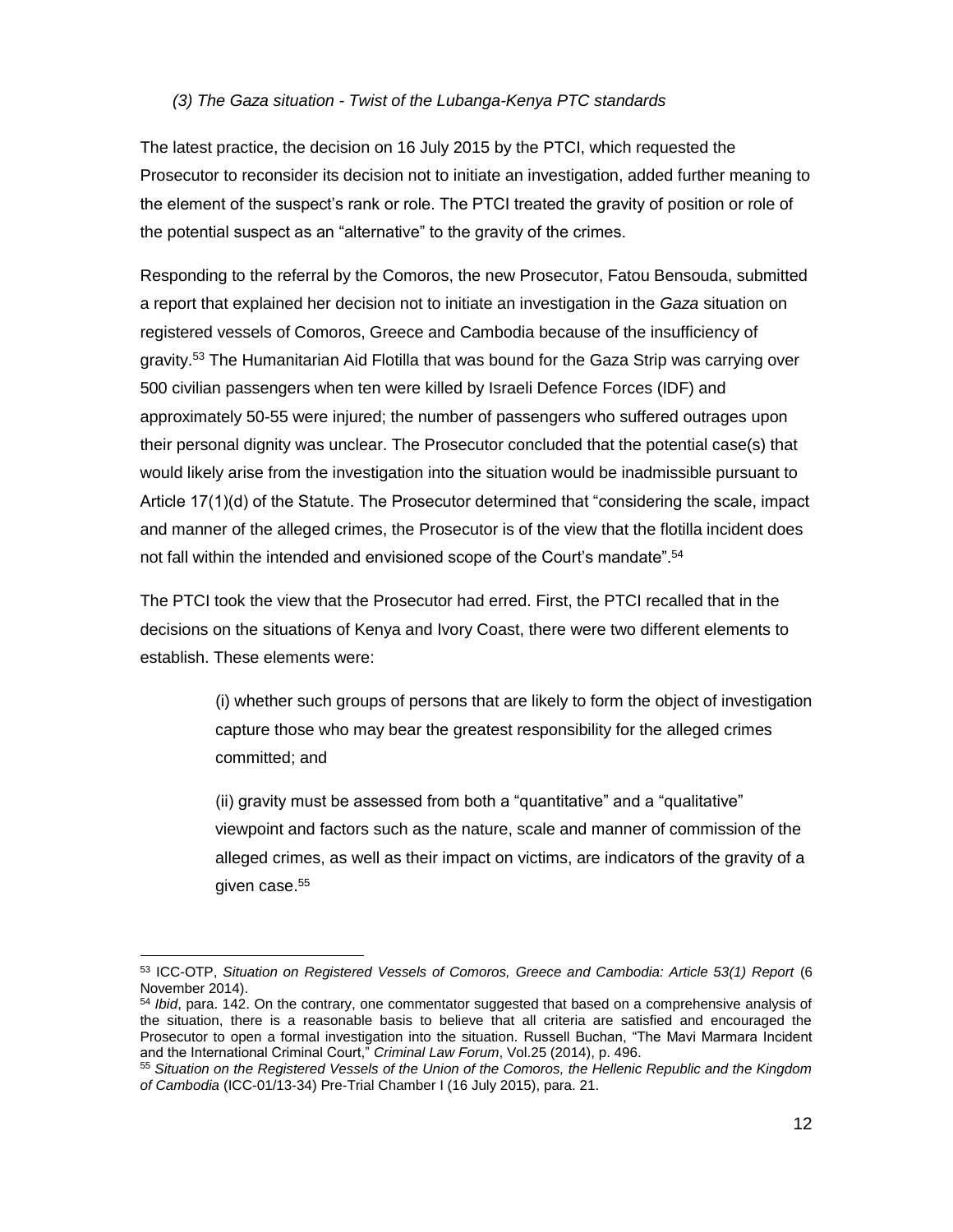Then, the PTCI especially noted that, concerning the first element, the Prosecutor did not provide, in its evaluation of the gravity of the potential case(s), an analysis of the factor of the potential accused's level of responsibility. Instead, the Prosecutor concluded that there was not a reasonable basis to believe that "senior IDF commanders and Israeli leaders" were responsible as perpetrators of the identified crimes.<sup>56</sup> This case indicated that a possibility that a potential case could lead to the prosecution of high-ranking officers may even overcome the insufficiency of the gravity of the crimes in selecting a situation.

## **IV. FORMULATED GRAVITY THRESHOLD BEFORE THE ICC**

## **A. Summary of the findings**

The findings from the assessment of the law and practice of the ICC can be listed as follows.

(1) In mainly two different dimensions, gravity plays an important role: the selection of a situation and the selection of a case. The formulation of criteria to assess sufficient gravity may have been formulated by reflecting on the features of these two dimensions.

(2) The relevant factors that seem to have been confirmed are the scale, nature, manner and impact. These factors are relevant to the assessment of both the gravity of a case and the gravity of a situation.

(3) The rank or role of an accused person was found not to be relevant to the gravity of a case (especially the *Ntaganda* AC judgment and the *Ali* PTC decision). On the contrary, these elements were considered in the assessment of the gravity of a situation (for example, the decisions on the situations in Kenya, Ivory Coast and Gaza).

(4) The idea of focusing on the most responsible person is valid to guide the Prosecutor's selection process according to the policy papers.

Concerning the formulation of the gravity threshold in the ICC, there exist mainly two different approaches towards the gravity assessment. One approach focuses only on the crimes themselves and the victims' perspective. The other approach considers the suspect's side, such as the position or rank in the organisation to which the suspect belongs or the

l <sup>56</sup> *Ibid*, paras. 22-23.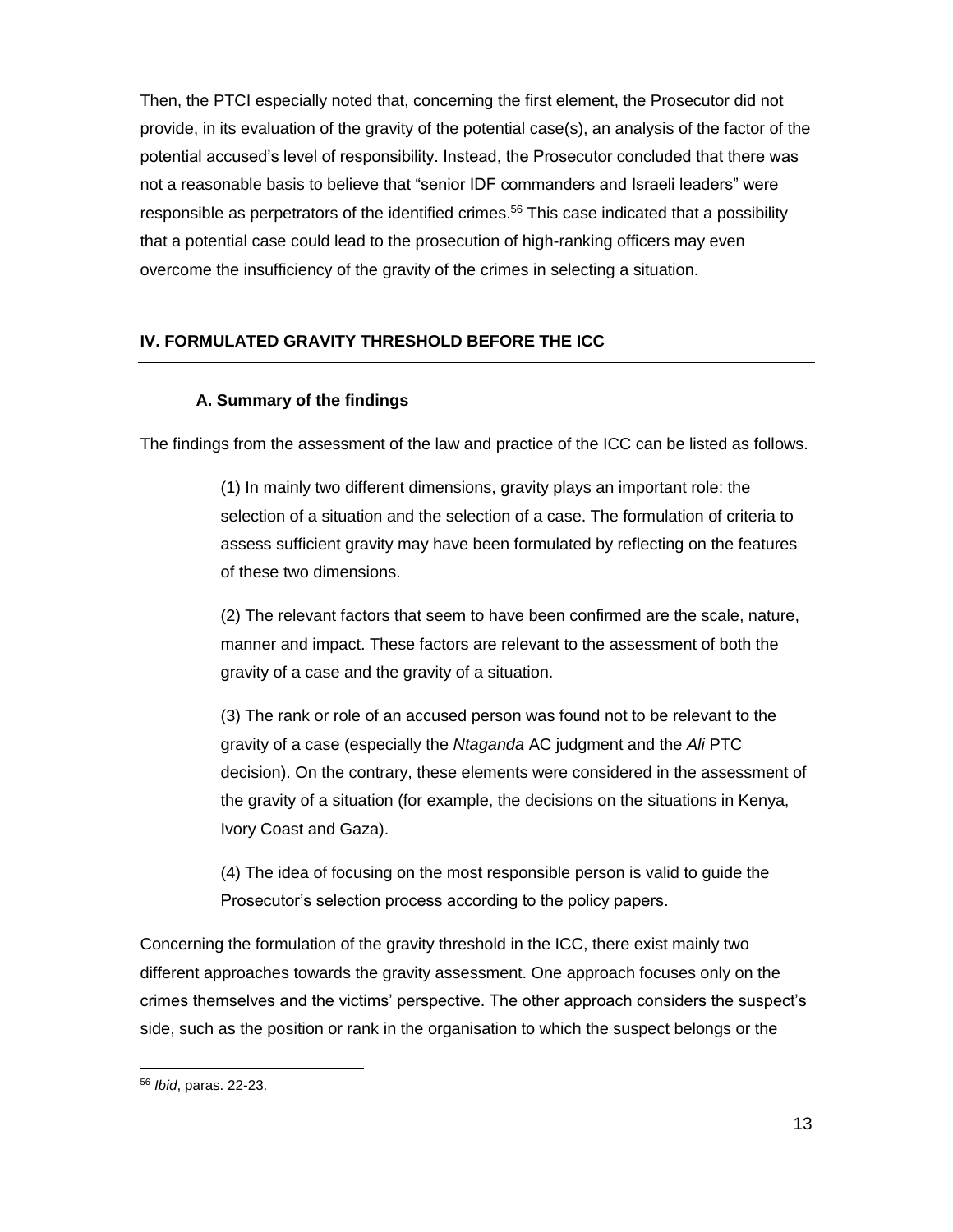roles that are played by the suspects. An assessment of the ICC's practice in chronological order indicates that the ICC has formulated a dual gravity threshold: there are different criteria to assess the gravity of a case and the gravity of a situation. To date, it seems that the assessment of the gravity of a case considers only the crimes themselves and the victims' perspective, and the assessment of the gravity of a situation also includes the suspect's role or rank.

## **B. The reason for and impact of a dual standard**

Why is there a dual standard when these two assessments are both based on the same concept of gravity that is provided in Article 17(1)(d)? In earlier studies, it has been noted that both the Chambers and the Prosecutor confused the legal and discretionary aspects in their initial gravity statements.<sup>57</sup> Thus far, among the commentators on international criminal law, it seems to have become a trend to argue the dual gravity threshold from this perspective.<sup>58</sup> These earlier studies reflect the Court's practice before the *Kenya* PTC decision, and it is true that the treatment of the gravity threshold appears to be different between the Chambers and the Prosecutor until recently. However, from an analysis of the recent ICC decisions and policy papers, at least the Chambers and the Prosecutor seem to have attempted to reconcile their positions. The difference depends not on the interpreting departments of the Court any more, but on the "stages" of the selection process.

Obviously, a strict, literal reading of the relevant provisions would deny the two different assessments of the concept of gravity. Article 53(1)(b) clearly states that "the Prosecutor shall consider whether: (…) (t)he case is or would be admissible under Article 17". Therefore, the standard of sufficient gravity should be the same between Article 17 and Article 53(1)(b). If the Prosecutor decides not to proceed according to Article 53(1)(b), this should simply mean that the Prosecutor concludes that the case does not or would not fulfil the requirements of Article 17, including the gravity of the (potential) case.

 $\overline{a}$ <sup>57</sup> Stegmiller, *supra* note 25, p. 617.

<sup>&</sup>lt;sup>58</sup> SáCouto and Cleary indicate that it has not always been clear when the Prosecutor discusses gravity as a requirement under the ICC Statute compared with gravity as one of presumably many factors that leads to the Prosecutor's decision to prosecute certain crimes over other crimes. SáCouto and Cleary, *supra* note 5, p. 52. deGuzman similarly argues that gravity has two dimensions: first, a relative (discretionary) gravity that allows the Prosecutor to prioritise cases and situations involving discretionary decisions; and second, a theoretically static concept of a (non-discretionary) gravity threshold that requires the Prosecutor and the Chamber to reject inadmissible situations and cases that fall below this legal barrier. deGuzman, *supra* note 7, p. 1405. Stegmiller suggests an approach that divides the idea of gravity into "legal" gravity and "relative" gravity. Stegmiller, *supra* note 25, pp. 603-636.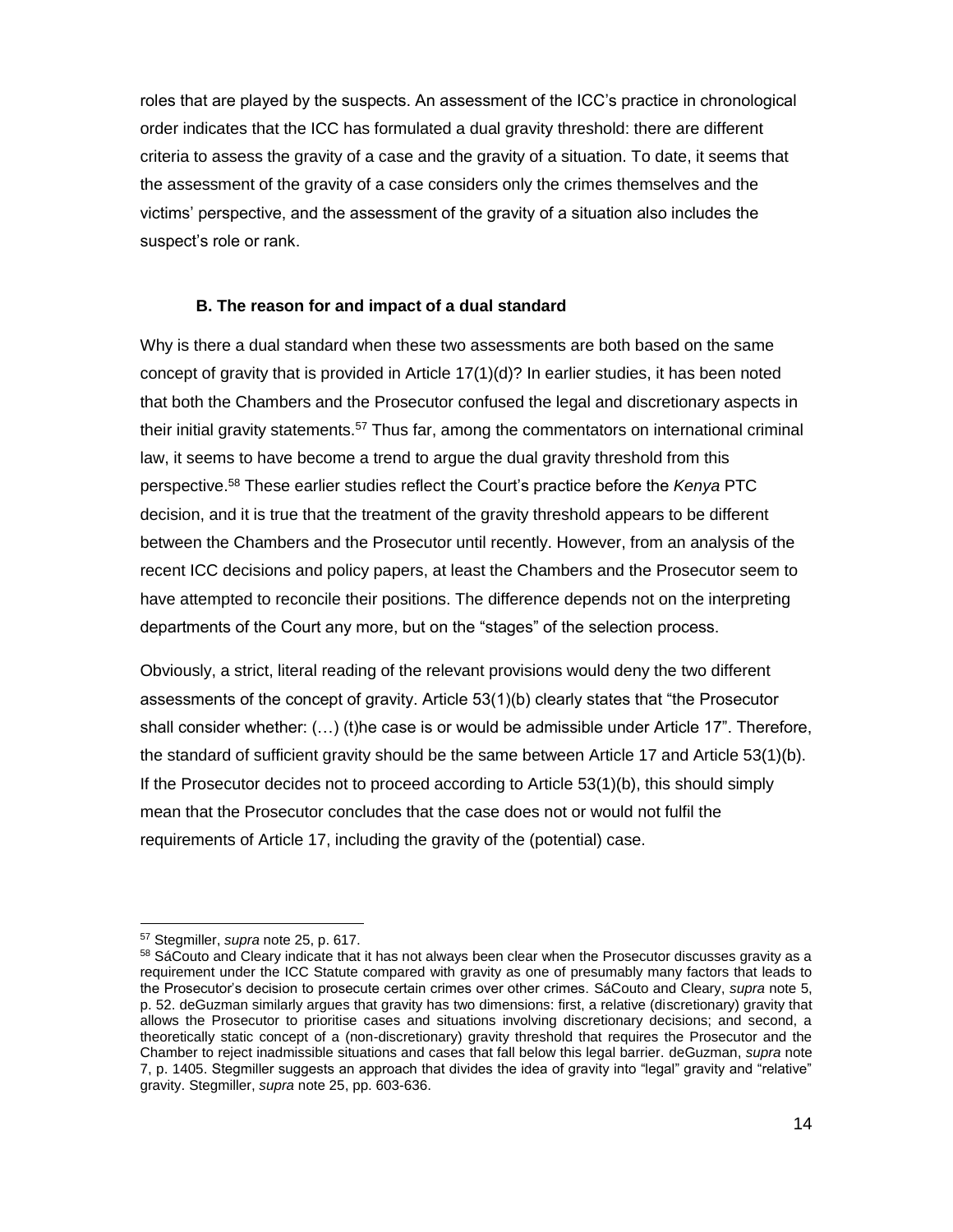Practically, the situation selection process is the procedure to explain the reasonability to spend a budget to investigate. Situation selection is the stage to assess the possibility of a case, and the required level of proof is relatively low because the Prosecutor is supposed to have only publicly available information at this stage. Without the investigation, it may be impossible to prove that the gravity is "not" sufficient. In contrast, the selection of a case is normally based on an investigation and necessarily leads to an actual arrest of the suspect. It appears paradoxical that there are less criteria to assess gravity at the case selection stage; it is understandable if the assessment of gravity is stricter at this stage than in the selection of a situation. Therefore, the fewer criteria in the case selection phase may be justified as a practical consideration. The selection of a case has already overcome many difficulties including providing a reasonable basis to arrest the person, the establishment of jurisdiction and a complementarity analysis, obtaining States' cooperation, and reviewing the human rights considerations during the arrest and surrender process. It is imaginable that the sole element of gravity insufficiency should not prevent this "rare" achievement of case selection. Thus, it seems that the gravity threshold still remains not "a very substantial limit on the exercise of the Court's jurisdiction<sup>"59</sup> as envisioned by the drafters of the ICC Statute.

Interestingly, this formulation of the gravity threshold somewhat impacts the Prosecutor's discretion in the selection process. An unexpected phenomenon is observed. The *Gaza* decision adopted the threshold that requires the sufficient gravity of the crimes "or" the rank or roles of the person who is responsible for the crime in a way that lowers the threshold, and the PTCI ordered reconsideration. In contrast, the PTCI's approach in the *Ntaganda* case required the sufficient gravity of the crimes "and" the ranks and roles, increasing the level of requirements, and the PTCI decided the case inadmissible. It is not difficult, at the situation selection stage, to prove that a potential case might include individuals who are high-ranked and the most responsible because the Prosecutor only needs to indicate that such a possibility exists. Conversely, the Prosecutor is now required to consider, when deciding not to initiate an investigation, the importance of the persons who may be targeted in future cases.<sup>60</sup>

<sup>59</sup> deGuzman, *supra* note 7, p. 1425.

<sup>60</sup> deGuzman analysed that the *Gaza* decision determined that the Prosecutor has no discretion concerning which situations are sufficiently grave, but it is instead constrained by 'existing legal requirement'. M.M. deGuzman, *What is the Gravity Threshold for an ICC Investigation? Lessons from the Pre-Trial Chamber Decision in the Comoros Situation*, ASIL Insight, Vol. 19, Iss. 19 (11 August 2015), at [http://www.asil.org/insights/volume/19/issue/19/what-gravity-threshold-icc-investigation-lessons-pre-trial](http://www.asil.org/insights/volume/19/issue/19/what-gravity-threshold-icc-investigation-lessons-pre-trial-chamber)[chamber.](http://www.asil.org/insights/volume/19/issue/19/what-gravity-threshold-icc-investigation-lessons-pre-trial-chamber)